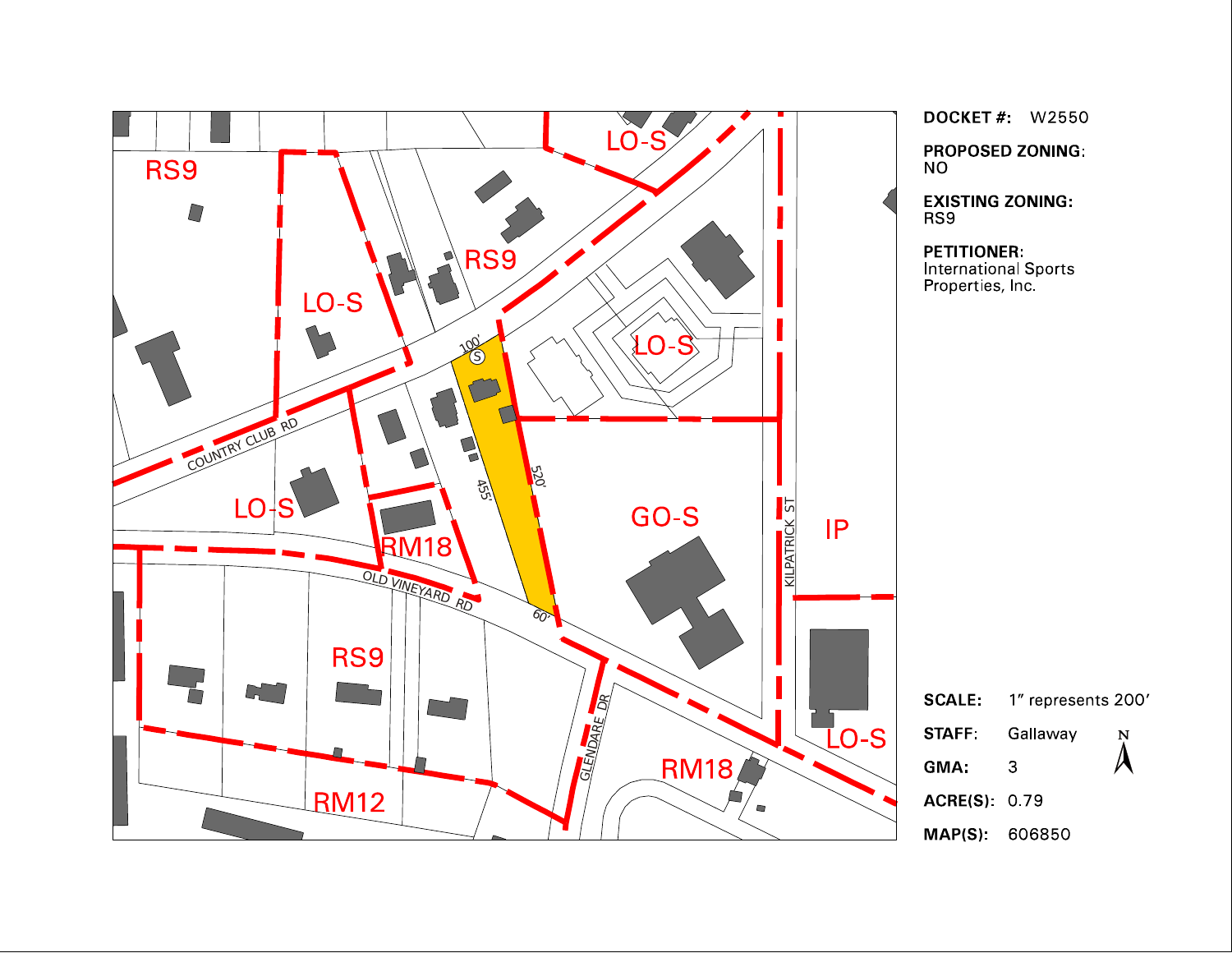June 18, 2002

International Sports Properties, Inc. C/O Ben Sutton, Sr. 140 Club Oaks Court Winston-Salem, NC 27104

RE: ZONING MAP AMENDMENT W-2550

Dear Mr. Sutton:

The attached report of the Planning Board to the Board of Aldermen is sent to you at the request of the Aldermen. You will be notified by the City Secretary's Office of the date on which the Aldermen will hear this petition.

Sincerely,

A. Paul Norby, AICP Director of Planning

pc: City Secretary's Office, P.O. Box 2511, Winston-Salem, NC 27102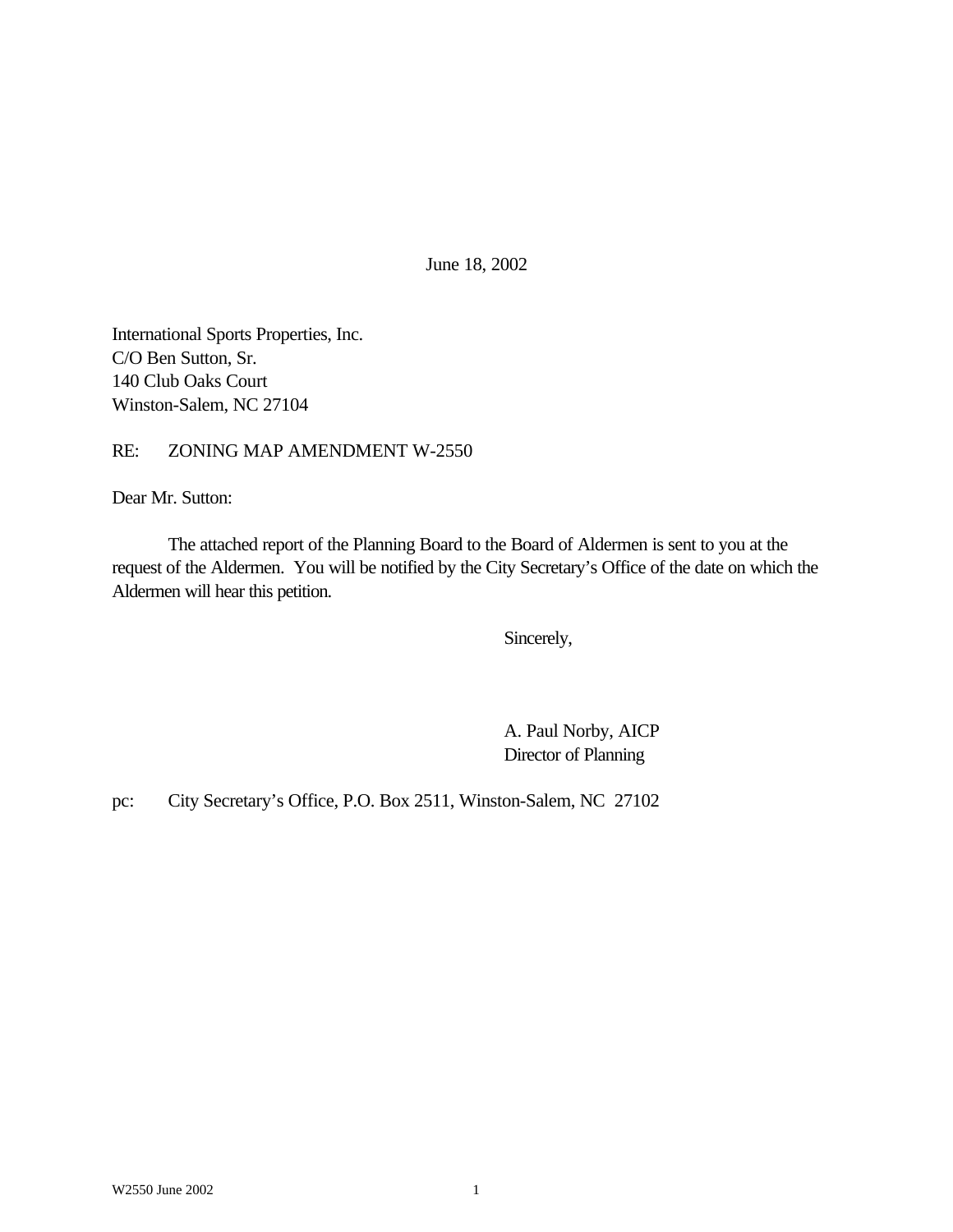## **ACTION REQUEST FORM**

| DATE:        | June 18, 2002                             |
|--------------|-------------------------------------------|
| TO:          | The Honorable Mayor and Board of Aldermen |
| <b>FROM:</b> | A. Paul Norby, AICP, Director of Planning |

## **BOARD ACTION REQUEST**:

Request for Public Hearing on Zoning Petition of International Sports Properties, Inc.

## **SUMMARY OF INFORMATION**:

Zoning Petition of International Sports Properties, Inc., from RS-9 to NO (Neighborhood Office); property is located south side of Country Club Road also on the north side of Old Vineyard Road west of Kilpatrick Street.

## **PLANNING BOARD ACTION**:

| <b>MOTION ON PETITION: APPROVAL</b> |                                            |
|-------------------------------------|--------------------------------------------|
| FOR:                                | AVANT, BOST, CLARK, DOYLE, FOLAN, KENNEDY- |
|                                     | <b>SLOAN, KING, POWELL</b>                 |
| <b>AGAINST:</b>                     | <b>NONE</b>                                |
| <b>SITE PLAN ACTION:</b>            | <b>CONFORMS</b>                            |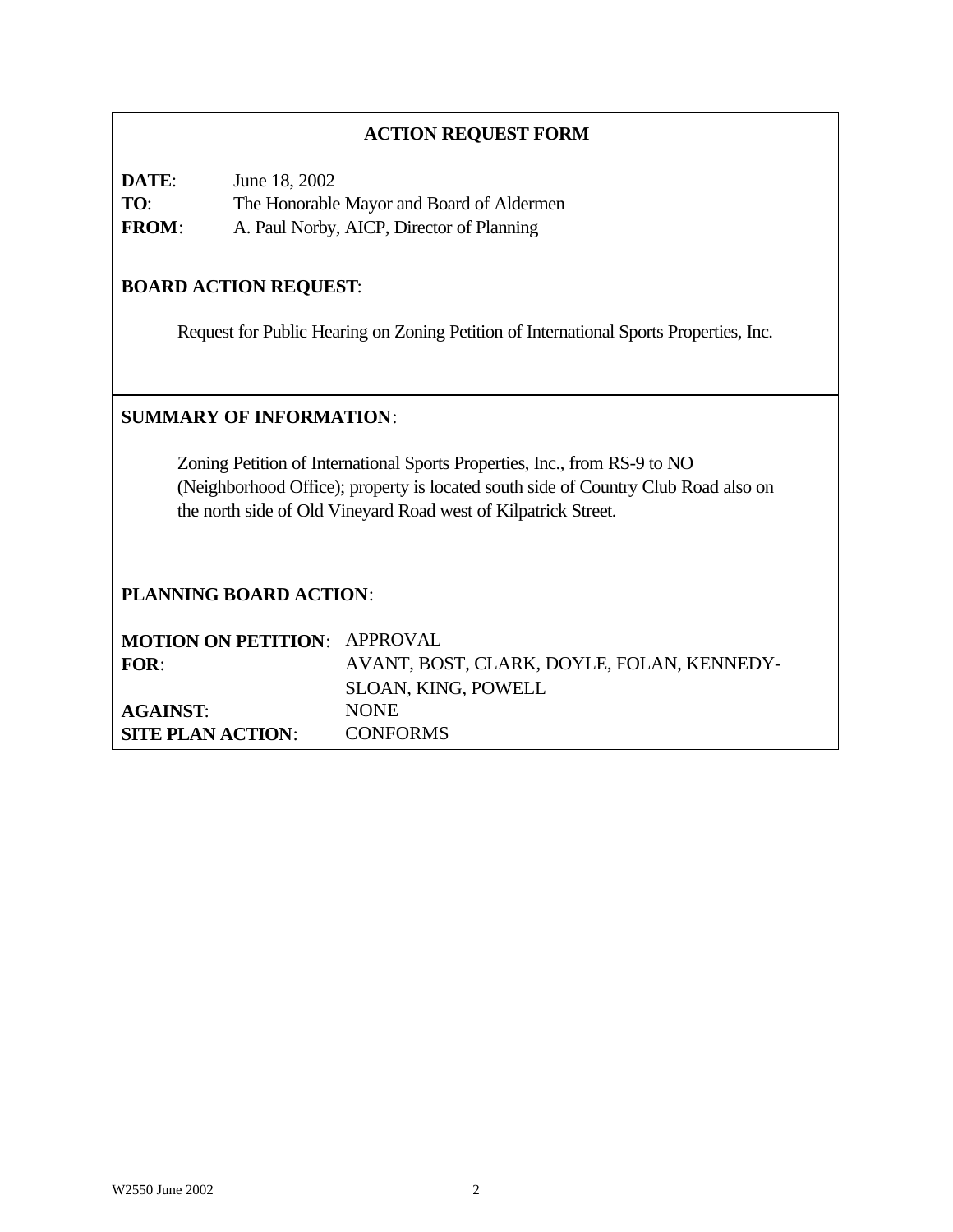## CITY ORDINANCE - GENERAL USE

Zoning Petition of International Sports Properties, Inc., Docket W-2550

AN ORDINANCE AMENDING THE WINSTON-SALEM CITY ZONING ORDINANCE AND THE OFFICIAL ZONING MAP OF THE CITY OF WINSTON-SALEM, N.C.

\_\_\_\_\_\_\_\_\_\_\_\_\_\_\_\_\_\_\_\_\_\_\_\_\_\_\_\_\_\_\_\_\_\_\_\_\_\_\_

BE IT ORDAINED by the Board of Aldermen of the City of Winston-Salem as follows:

Section 1. The Winston-Salem City Zoning Ordinance and the Official Zoning Map of the City

of Winston-Salem, N.C. are hereby amended by changing from RS-9 (Residential, single family with

9,000 square foot minimum lot size) to NO (Neighborhood Office) the zoning classification of the

following described property:

Tax Block 3905, Tax Lot 093

Section 2. This ordinance shall become effective upon adoption.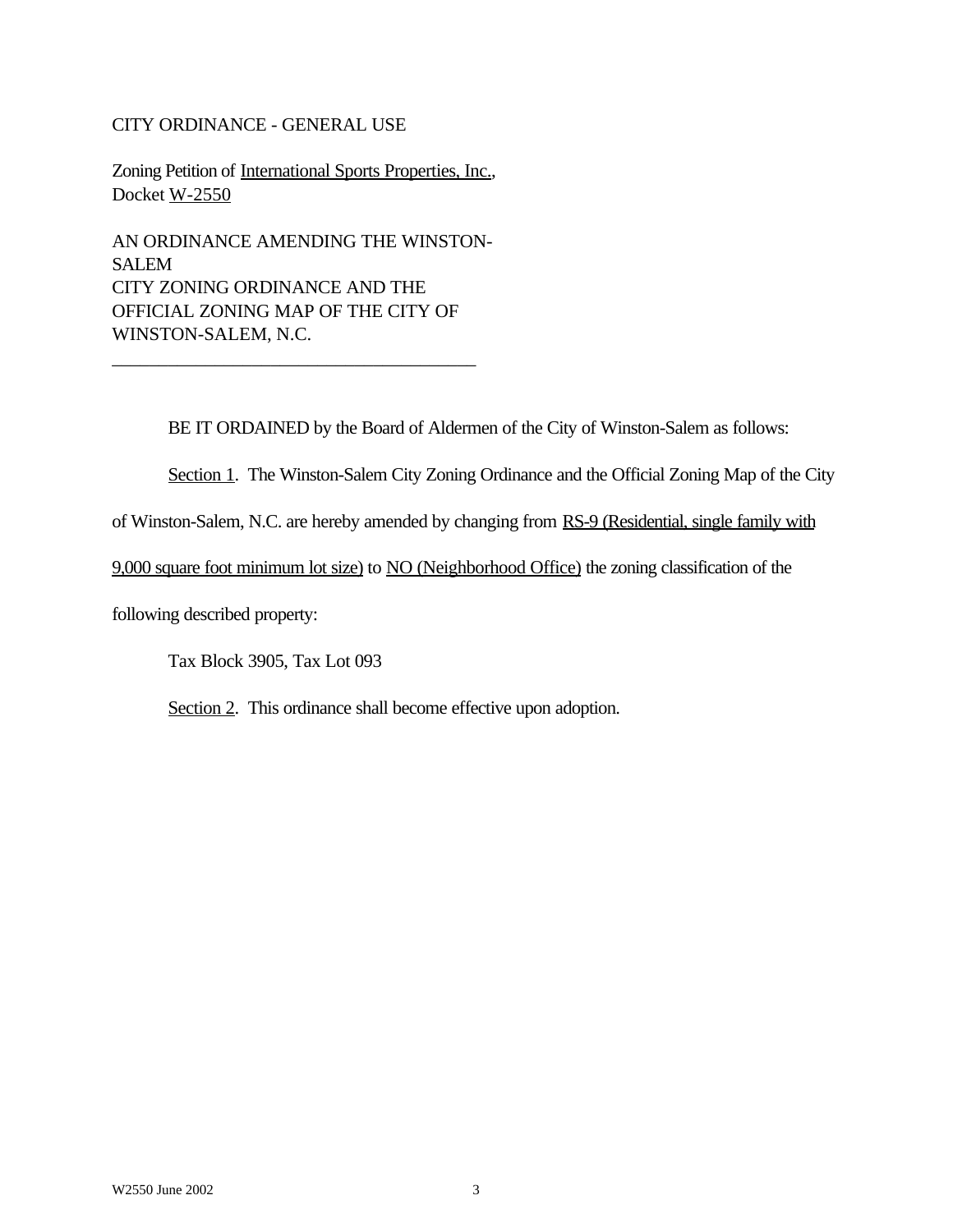## **ZONING STAFF REPORT**

**DOCKET #** W-2550 **STAFF:** Suzy Gallaway

Petitioner(s): International Sports Properties, Inc. Ownership: Same

#### **REQUEST**

From: RS-9 To: NO

Both general and special use district zoning were discussed with the applicant(s) who decided to pursue the zoning as requested.

NOTE: This is a general use zoning petition; therefore, **ALL** uses permitted in the above requested district should be considered.

Acreage: 0.79 acre

## **LOCATION**

Street: South side of Country Club Road and north side of Old Vineyard Road west of Kilpatrick Street Jurisdiction: City of Winston-Salem Ward: Southwest

## **PROPERTY SITE/IMMEDIATE AREA**

Existing Structures on Site: Single family home.

Adjacent Uses:

| North -     | Single family homes, zoned RS-9                                             |
|-------------|-----------------------------------------------------------------------------|
| East -      | Offices, zoned LO-S and GO-S                                                |
| South -     | Single family homes, zoned RS-9                                             |
| West -      | Single family homes, zoned RS-9; Multi-family building, zoned RM-18; office |
|             | building, zoned LO-S                                                        |
| Northwest - | Single family home, zoned LO-S                                              |

## **GENERAL AREA**

Character/Maintenance: Well-maintained single family homes and offices Development Pace: Moderate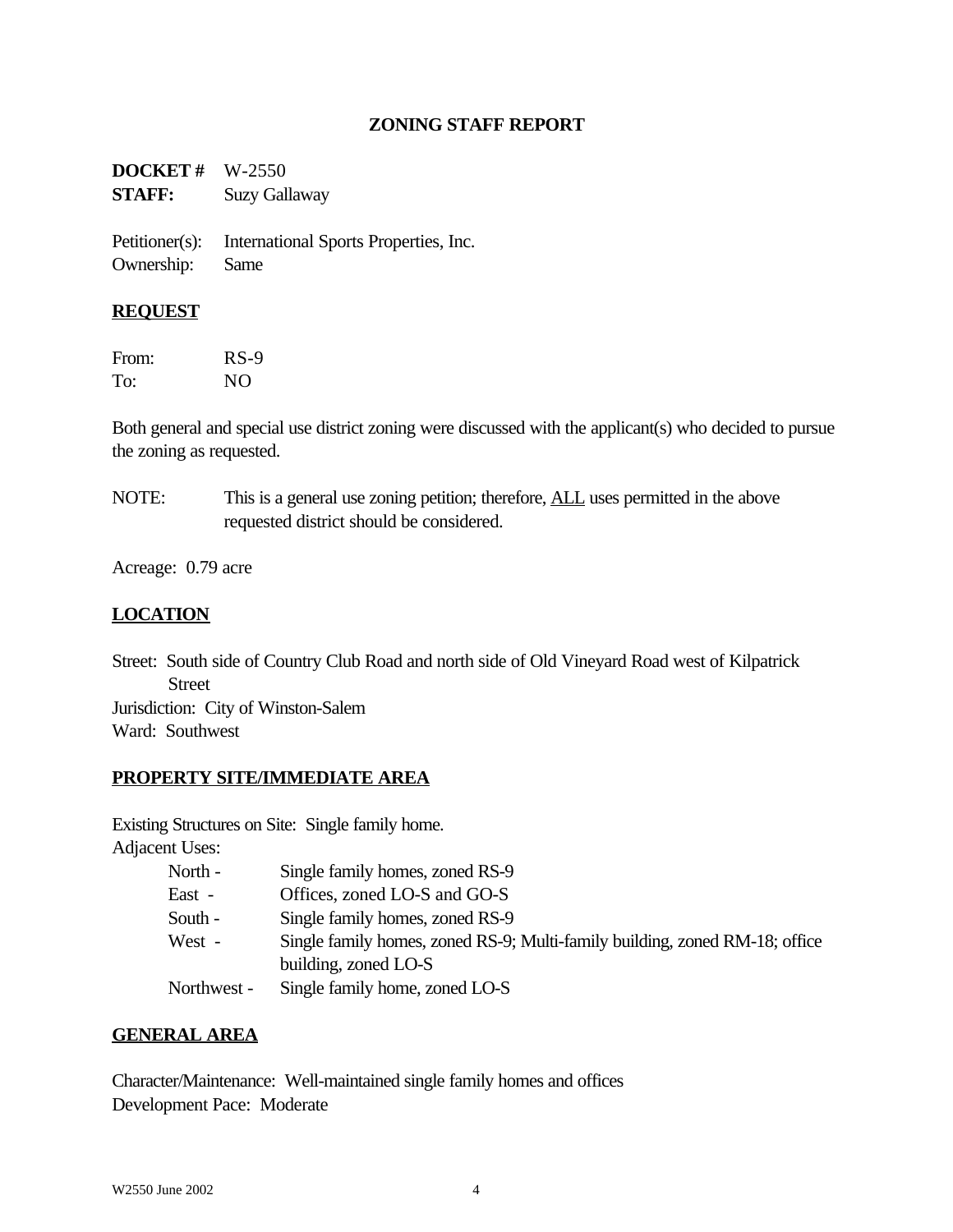## **PHYSICAL FEATURES/ENVIRONMENTAL REVIEW**

Impact on Existing Features: No specific impact determined with general use zoning.

- Topography: There is an approximate change in elevation on the subject property of 24' (from an approximate elevation of 860' in the northwest down to an approximate elevation of 836' in the south)
- Vegetation/habitat: There is an extensive amount of existing vegetation in the sloping, rear portion of the property.
- Watershed: Site is not within the boundaries of a water supply watershed

# **TRANSPORTATION**

Direct Access to Site: Country Club Road; Old Vineyard Road; Kilpatrick Streed. Street Classification: Country Club Road - major thoroughfare; Old Vineyard Road - minor thoroughfare; Kilpatrick Street - local. Average Daily Traffic Count/Estimated Capacity at Level of Service D (Vehicles per Day): Country Club Road between Old Vineyard Road and Silas Creek Parkway = 12,000 / 18,500 Old Vineyard Road between Country Club Road Healy Drive = 9,100 / 11,100 Transit: Route 12 along Country Club Road; Route 43 along Old Vineyard Road

# **HISTORY**

Relevant Zoning Cases:

- 1. W-2504; RS-9 to LO-S (Professional Office; Offices, Miscellaneous); across Country Club Road from current site; approved October 1, 2001; 1.48 acres; Planning Board and staff recommended approval.
- 2. W-2432; RS-9 to LO-S (Professional Office); withdrawn January 2, 2001; across Country Club Road from current site; 1.48 acres; Planning Board and staff recommended approval.
- 3. W-2329; RS-9 to LO-S (Offices, Miscellaneous; Professional Office; and Medical or Surgical Offices); approved July 6, 1999; northwest side of Country Club Road west of Kilpatrick Street; 2.104 acres; Planning Board and staff recommended denial.
- 4. W-2302; LO-S and RS-9 to LO-S (Professional Office; Office Miscellaneous; Medical or Surgical Offices); approved April 5, 1999; north side of Country Club Road west of Picadilly Street; 1.67 acres; Planning Board and staff recommended approval.

## **CONFORMITY TO PLANS**

GMP Area (*Legacy*): Suburban Neighborhoods (GMA 3)

Relevant Comprehensive Plan Recommendation(s): Legacy recommends that commercial development be focused at activity nodes and be designed to be pedestrian friendly.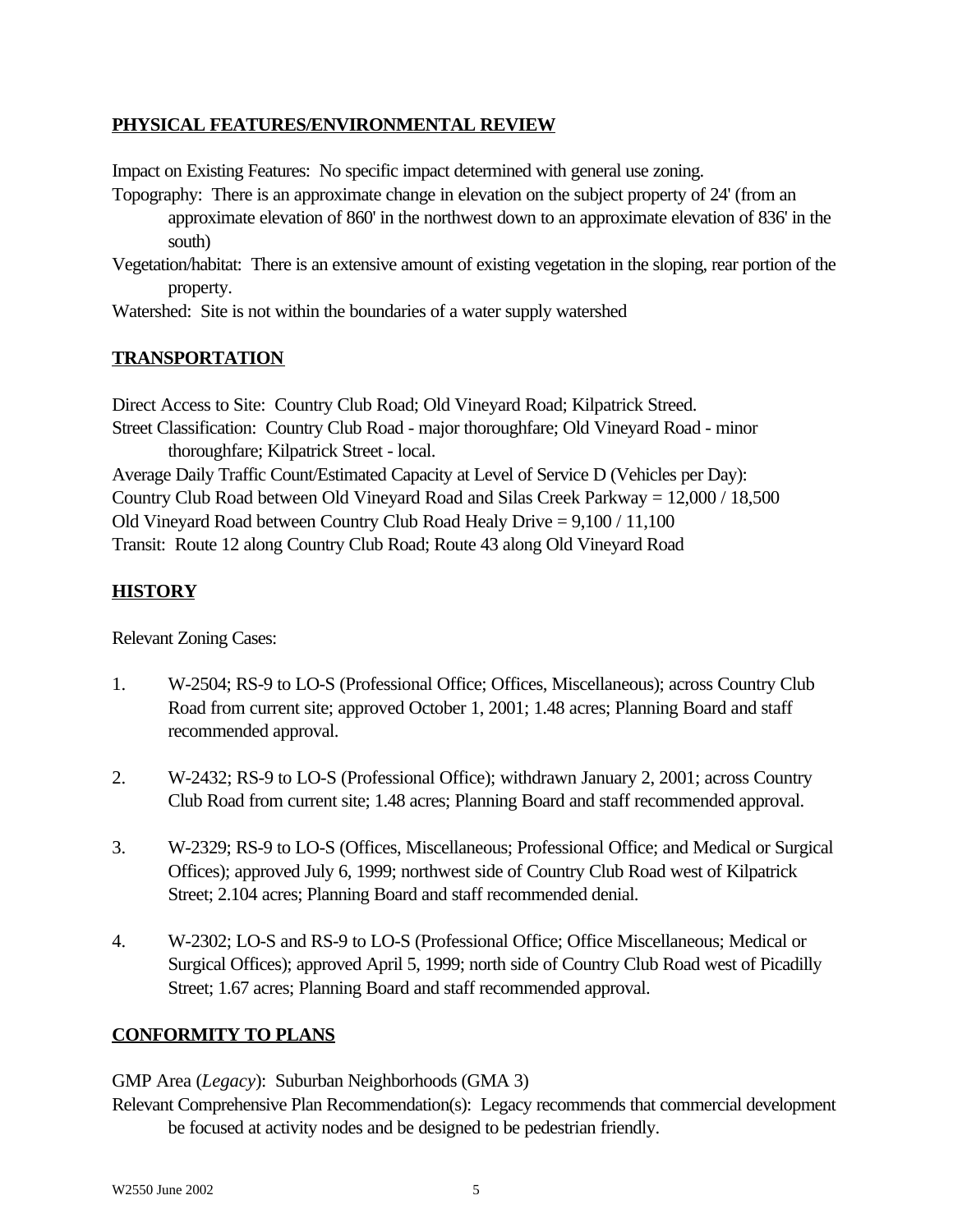Area Plan/Development Guide: Country Club/Jonestown Area Plan (adopted in 1985) Relevant Development Guide Recommendation(s): The "Proposed Development Plan" (Map 4 on page 14 of the Area Plan) recommends that the subject property be developed/remain lowdensity, single-family residential (0-4 unites/acres)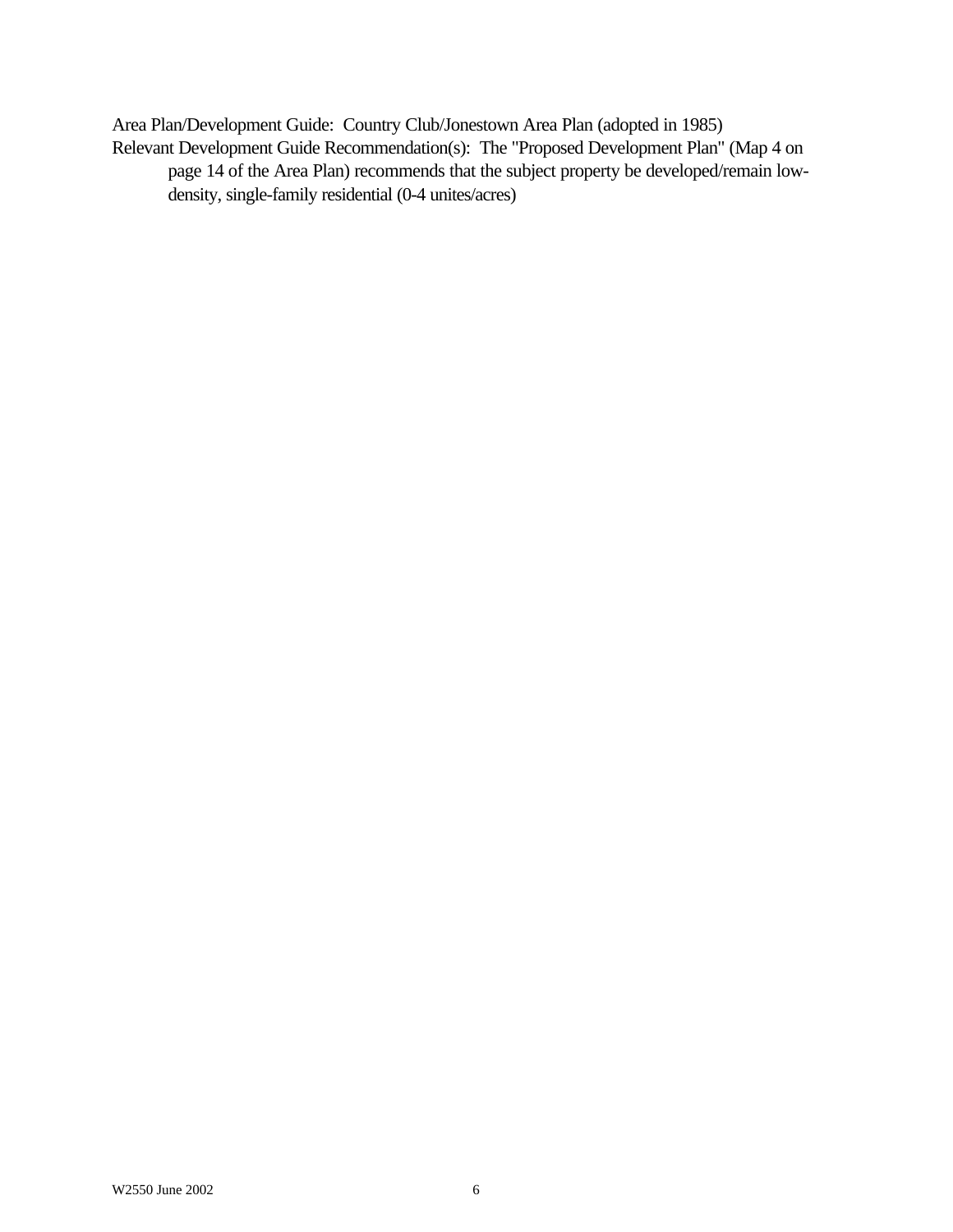## **ANALYSIS**

The petition seeks to rezone 0.79 acre from RS-9 to NO. Rezoning would allow the site to be developed for office use. The site contains one of three remaining single family homes on the south side of Country Club Road between Old Vineyard Road and Kilpatrick Street. Staff believes that approval of the current rezoning petition is consistent with the changing character of the immediate area.

The *Country Club/Jonestown Area Plan* recommends low density residential here, however previously approved rezonings constitute substantial changes in the land use patterns of this rapidly growing neighborhood. Approval of office developments to the south, southeast, and east have substantially changed the character of the area, suggesting redevelopment for office uses is appropriate here.

Given the small size of this site and its proximity to LO-S zonings in the area, staff is of the opinion that a general use NO zoning is appropriate. If the site is ever redeveloped in conjunction with the adjacent single family sites in the future, a comprehensive LO-S rezoning will be encouraged.

## **FINDINGS**

- 1. The petition is consistent with *Legacy.*
- 2. The petition does not meet the land use designation of the *Country Club/Jonestown Area Plan*, but the rezoning of other properties in the immediate area constitute a substantial change in conditions.
- 3. The existing pattern and intensity of development in this area strongly suggests a use redevelopment for office uses is appropriate here.
- 4. If the site is ever redeveloped in conjunction with the adjacent single family sites in the future, a comprehensive LO-S rezoning will be encouraged.

## **STAFF RECOMMENDATION**

#### Zoning: **APPROVAL.**

#### **PUBLIC HEARING**

FOR: None

AGAINST: None

## **WORK SESSION**

MOTION: Arnold King moved approval of the zoning map amendment certified that the site plan